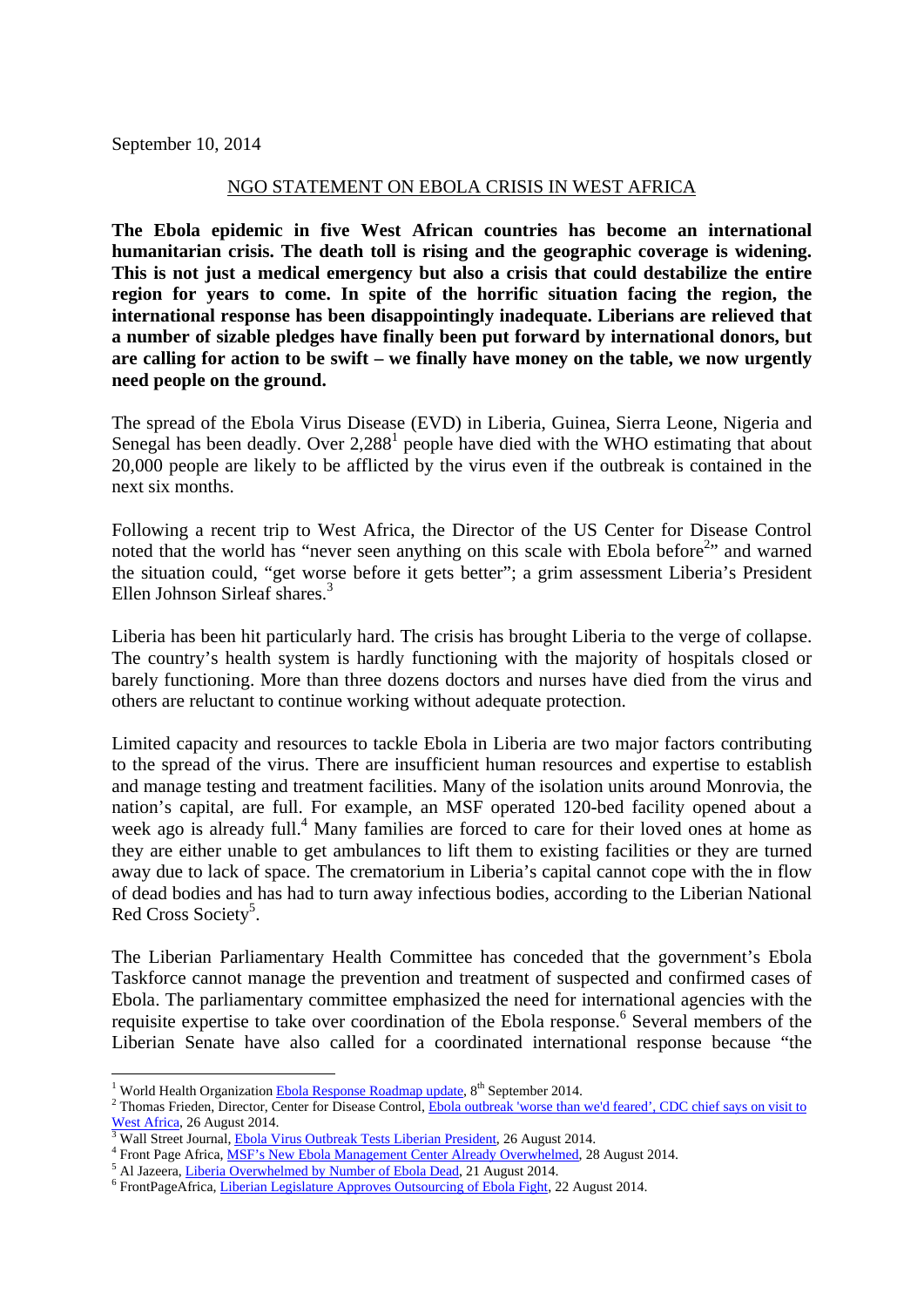Government of Liberia has been overwhelmed and no longer has the capacity to contain the disease<sup>7</sup>*n*.

The MSF has also concluded "the Liberian health system just cannot cope with the scale of the epidemic $\delta$ <sup>8</sup>.

Liberia is doing what it can and its doctors and nurses have been on the frontline handling the crisis and risking their lives. But the neglect of the country's healthcare system despite 10 years of stability has made Liberia unprepared to respond to the outbreak. The country should not be expected to deal with the worst outbreak of the world's deadliest virus on its own. It is imperative that the international community acts now to prevent the situation from spiraling out of control.

Beyond the health situation, the outbreak has prompted multiple crises. Liberia, already extremely food insecure, is virtually cut off from the outside world on which it relies for 60% of its food. Hunger and malnutrition are rising. Fear and panic have sparked a myriad of security issues. It is incalculable the amount of deaths which have and will occur as an entire nation has little or no access to healthcare or food. Last year's marking of ten years of peace is haunted by the sights Liberians now see on their streets including dead bodies awaiting ambulances and the army patrolling in combat ready gear.

The crisis also poses threats to regional security and peaceful co-existence. As borders are closed, fear, hardship and distrust could affect relationship across the region. This could have serious negative implications on relations among West African states.

Now that the international community has come together and pledged assistance, there is now an urgent need to mobilize the expertise, logistics and financial resources that are needed to bring the situation under control.

This is an international crisis and it needs an international response. As concerned Liberian civil society organizations, international development partners and NGOs, private foundations supporting Liberia's recovery, we strongly urge the international community to take immediate action on the following recommendations:

- 1. **The United Nations, African Union and all donor countries, must provide immediate support to Liberia, Sierra Leone, Guinea, Nigeria and Senegal while working in a coordinated manner to support medical charities on the ground.** This support must come in the form of both human and technical medical resources, including infectious disease experts and disaster relief specialists, particularly to Liberia, which is suffering the most severe impacts.
- 2. **Donors should provide substantial resources to ensure that infected people are identified, isolated from the rest of the population to curtail the spread of the virus, and given the best quality treatment to help them recover from the virus.** Resources should be directed towards expanding testing; establishing treatment facilities closed to affected communities; providing ambulances to transport suspected cases; acquiring Personal Protective Equipment, and supplies to ensure safe and dignified burials of the dead.

  $T$  Daily Observer, <u>Outsource the Ebola Fight</u>, 20 August 2014.

<sup>&</sup>lt;sup>8</sup> Medicins Sans Frontieres, Ebola: international response to Ebola epidemic dangerously inadequate, 15 August 2014.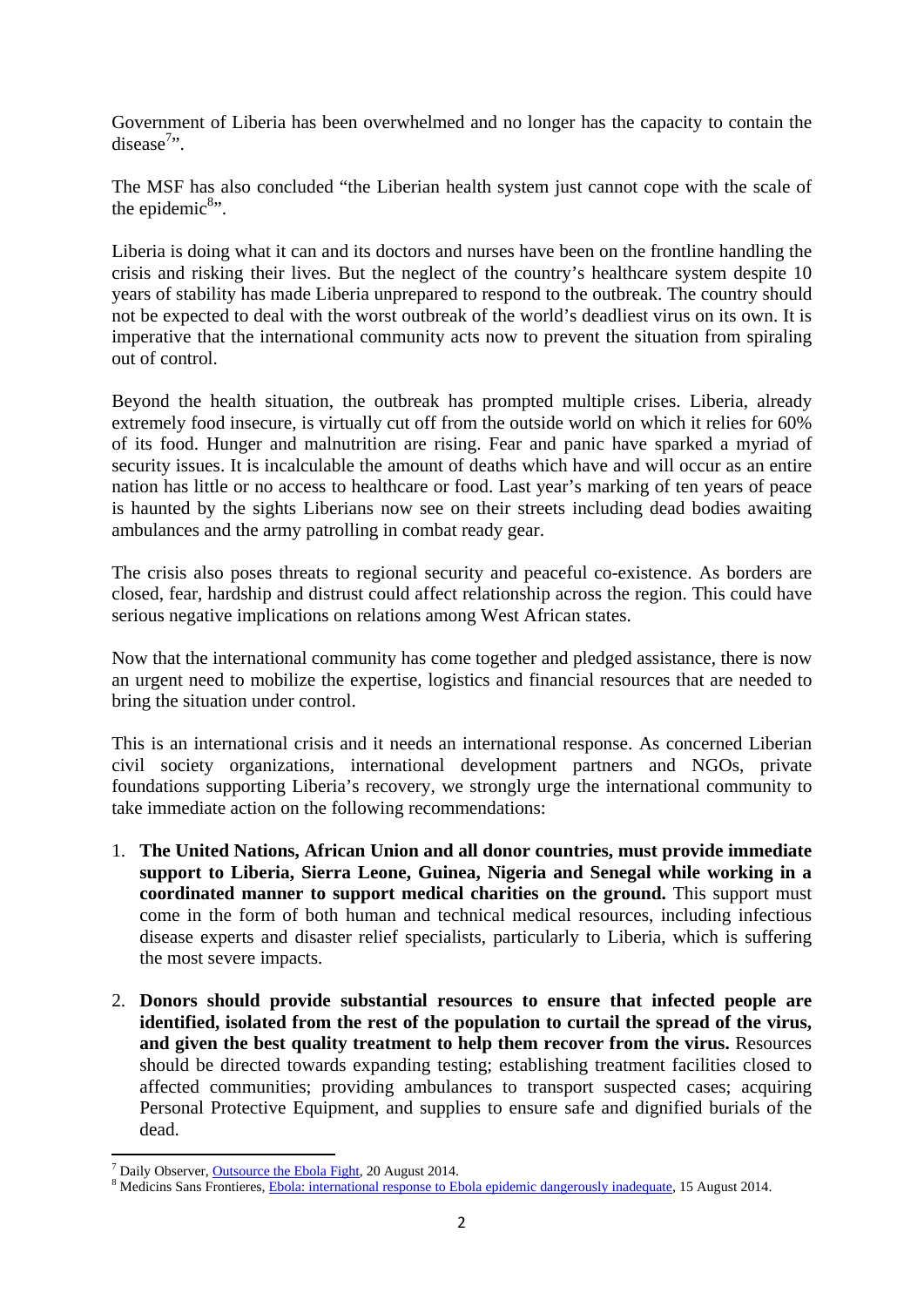- 3. **The United Nations Mission in Liberia should increase police presence alongside the Liberian police to ensure that national security forces implement measures in a responsible manner, which acknowledges and respects Human Rights and humanitarian concerns.** This is crucial to avoid a repeat of the unfortunate death of a teenager who sustained gunshots wounds<sup>9</sup> in recent riots in Monrovia's West Point community.
- 4. **Members of the Economic Community of West African States (ECOWAS) and the African Union should allow flights into and out of Ebola affected countries to ensure that people are able to travel and supplies are delivered to these affected countries without hindrance or delays.** The international community should however support countries in the region to introduce border control measures aimed at identifying, isolating and testing passengers suspected of being infected with the Ebola virus.
- 5. **Finally, support should be provided to Liberian civil society initiatives to scale up community education, sensitization and support efforts.** This will enhance the capacity of Liberian civil society organizations to contribute meaningfully to slowing down and reversing the spread of the virus.

This statement is jointly issued by civil society organizations in Liberia. It is supported by an international coalition of civil society organizations in Africa, Asia, Europe, South America, and the United States.

<sup>—&</sup>lt;br><sup>9</sup> FrontPageAfrica,, <u>'Lethal Weapon' Killed Shaki, Defence Minister Shifts,</u> 26 August 2014.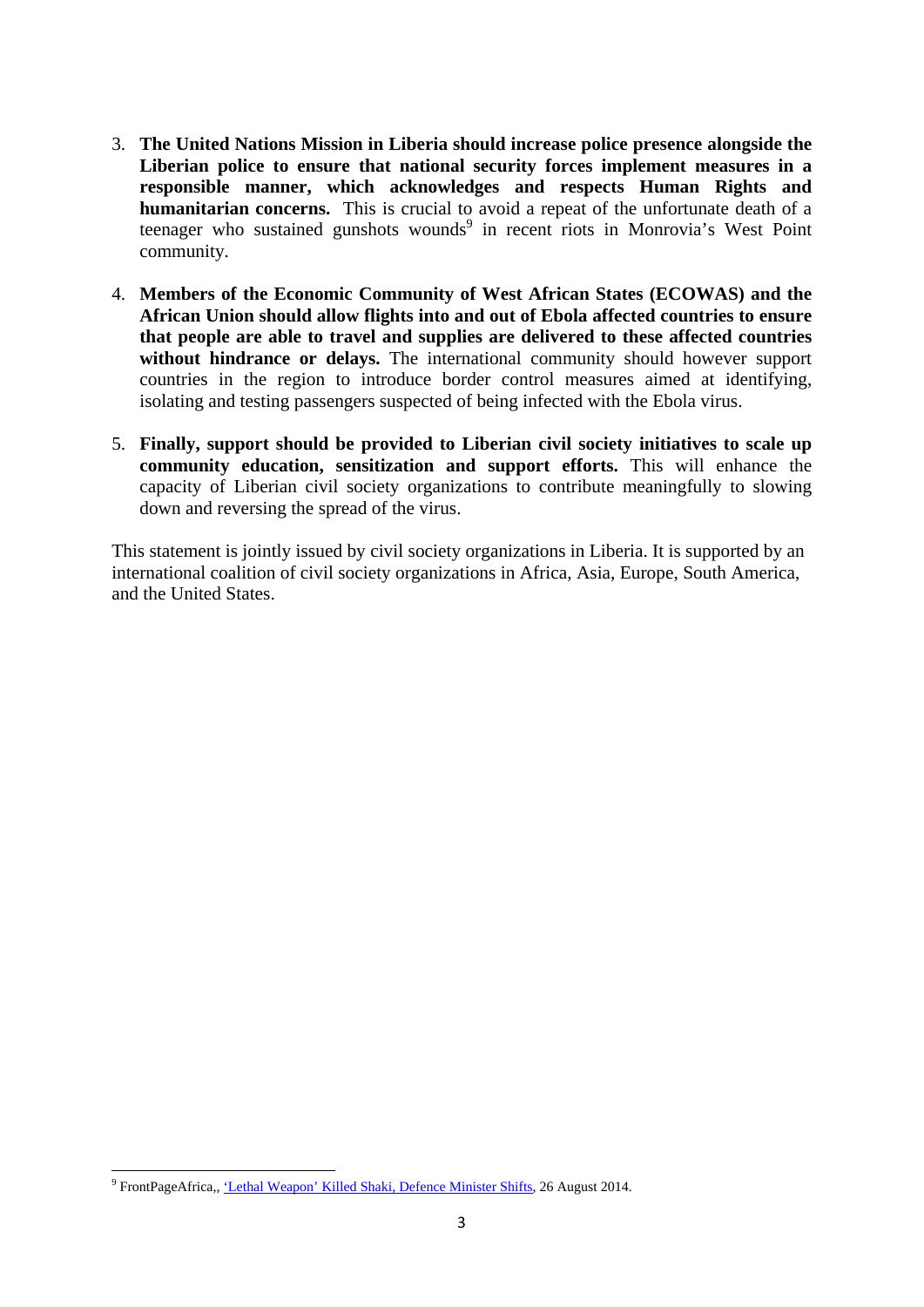| No.              | Organization                                      | <b>Contact Person</b> | <b>Cell Number</b> | <b>E-mail Address</b>           |
|------------------|---------------------------------------------------|-----------------------|--------------------|---------------------------------|
| 1.               | Action Aid Liberia                                | Korto Williams        | +231777748078      | korto.williams@actionaid.org    |
| $\overline{2}$ . | <b>AGENDA</b>                                     | Carolyn Myers         | +231886814181      | zoduahcaro@gmail.com            |
| 3.               | Association of Community Radio Stations           | William Quire         | +231886593090      | moneequire@yahoo.com            |
| 4.               | <b>Bassa Youth Caucus</b>                         | Abraham Sandoe        | +231777014917      | abraham.sandoe@yahoo.com        |
| 5.               | <b>Bassa Women Development Association</b>        | Martha Karnga         |                    | bawoda women@yahoo.com          |
| 6.               | <b>Center for Justice and Peace Studies</b>       | Joseph Howard         | +231886526151      | cjpstudies@yahoo.com            |
| 7.               | Center for Media Studies and Peace Building       | Malcolm Joseph        | +231886514357      | malcolmjoseph2000@yahoo.com     |
| 8.               | <b>COPTA</b>                                      | Frederick B. Krah     | +231886558003      | fbkrah@yahoo.com                |
| 9.               | Center for Transparency and Accountability        | <b>Thomas Nah</b>     | +231886511142      | ncreative69@hotmail.com         |
| 10.              | <b>Community Development and Research Agency</b>  | Lansana Dukuly        | +231886489687      | codraliberia@yahoo.com          |
| 11               | Development Education Network Liberia             | Dorothy Tonann        | +231886900591      | dktoomann@yahoo.com             |
| 12.              | <b>EARS</b> for the Masses                        | Lawrence Tokpah       | +231886987744      | ears2004@gmail.com              |
| 13.              | <b>Elections Coordinating Committee</b>           | James Lablah          | +231880514309      | jandrewslablah@yahoo.com        |
| 14.              | Foundation for Community Initiatives              | Julie T. B. Weah      |                    | fcommunityinitiatives@yahoo.com |
| 15.              | <b>Gender Peace Network</b>                       | Isaiah Kannah         | +231886276330      | kannahisaiah@yahoo.com          |
| 16.              | <b>IBIS</b>                                       | Morris W. Gbessagee   | +231886519711      | gmorris@ibiswestafrica.com      |
| 17.              | <b>Initiative for Positive Change</b>             | D. Maxime Kumeh       | +231886 556634     | dmkumeh@yahoo.com               |
| 18.              | Institute for Research and Democratic Development | Harold M. Aidoo       | +231886520021      | afriwareh@gmail.com             |
| 19.              | Liberia Feminist Forum                            | Facia B. Harris       | +231886587574      | fharris63@gmail.com             |
| 20.              | Liberia Media and Democratic Initiative           | John Kollie           | +231886513080      | john@lmdi.org                   |
| 21.              | Liberia Media Center                              | Lamii Kpargoi         | +231777523144      | lamii.kpargoi@lmcliberia.org    |
| 22.              | Liberia Women Media Action Committee              | T. Estella Nelson     | +231880810536      | tovianj@yahoo.com               |
| 23.              | <b>Mano River Women Peace Network</b>             | <b>Ruth Ceasar</b>    | +231886552574      | Ruth1847@yahoo.com              |
| 24.              | <b>Medica Mundiale</b>                            | Caroline B. Brown     | +231886532820      |                                 |
| 25.              | National Civil Society Association of Liberia     | Benjamin Tarnue       | +231886 411624     | ben.naccsol@gmail.com           |
| 26.              | National Civil Society Council of Liberia         | Frances R. Greaves    | +231886 516996     | fraquel62@yahoo.com             |
| 27.              | Natural Resource Management Consortium            | <b>Jackson Speare</b> | +231886569568      | jacksonspeare@yahoo.com         |
| 28.              | National Youth Movement for Transparent Elections | Eddie Jarwolo         | +231886510479      | eddie@naymote.com               |

## **This statement is jointly issued by the following civil society oganizations in Liberia**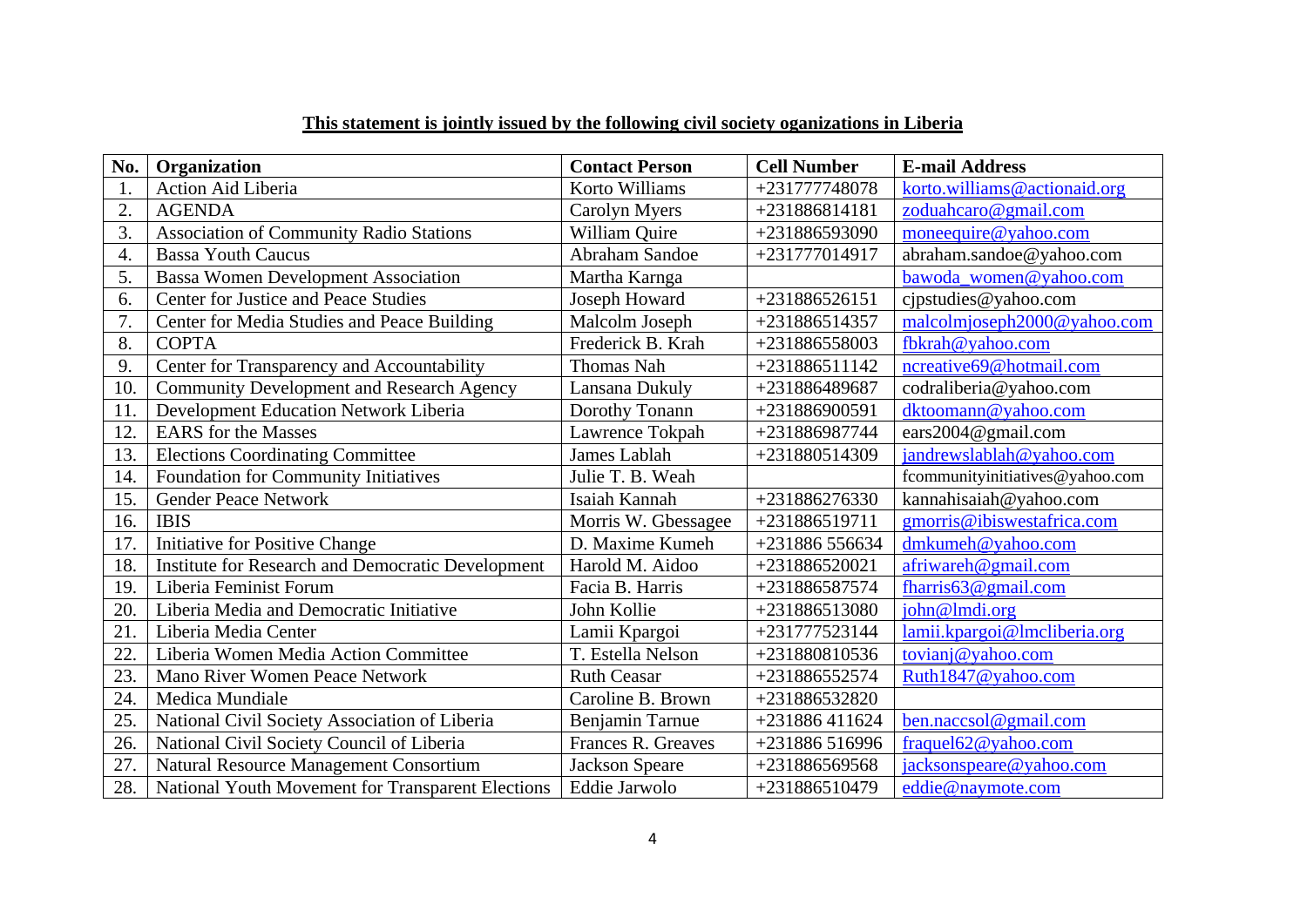| 29. | New African Research Development Agency          | <b>Lancedell Mathews</b> | +231777020338  | lancedellnardanet.org         |
|-----|--------------------------------------------------|--------------------------|----------------|-------------------------------|
| 30. | Platform for Dialogue and Peace                  | Horace Nagbe             | +231886184489  | christinme $2009@$ gmail.com  |
| 31. | Press Union of Liberia                           | Abdullai Kamara          | +231886522334  | pressunionofliberia@yahoo.com |
| 32. | <b>Public Health Initiative</b>                  | Joyce L. Jarwolo         | +231886499203  | Joyce_kilikpo@yahoo.com       |
| 33. | Rights & Rice Foundation                         | James Yarsiah            | +231886 549280 | rightandrice@gmail.com        |
| 34. | Save My Future Foundation                        | <b>James Makor</b>       |                |                               |
| 35. | Search for Common Ground                         | Oscar Bloh               | +231886554109  | obloh@sfcg.org                |
| 36. | <b>Security Sector Working Group</b>             | Cecil Griffiths          | +231886552280  | cbgriffiths@yahoo.com         |
| 37. | Special Emergency to Restore Children Hope       | Sondah Geepea            | +231886586411  | sondah_geepea@yahoo.com       |
| 38. | Social Entrepreneurs for Sustainable Development | Daniel Krakue            | $^{+}$         |                               |
| 39. | Sustainable Development Institute                | Jonathan W. Yiah         | +231886426271  | jyiah@sdiliberia.org          |
| 40. | West African Network for Peace Building          | Victoria Wollie          | +231886516699  | mayea2003@yahoo.com           |
| 41. | Women NGO Secretariat of Liberia                 | Marpue M. Speare         | +231886538043  | mspeare2@yahoo.com            |
| 42. | Young Men Christian Association of Liberia       | T. Martin Allen          | +231886 592214 | tmartin.ymcalre@gmail.com     |
| 43. | Young Women Christian Association                | Roseline k. Toweh        | +231886515928  | roseline_toweh@yahoo.com      |
| 44. | Youth in Technology and Arts Network             | Donnish M. Pewee         | +231880948419  | votanliberia@gmail.com        |
| 45. | Zorzor Women Development Association             | Agnes Kortimai           | +231776890884  | zodwocaliberia@gmail.com      |